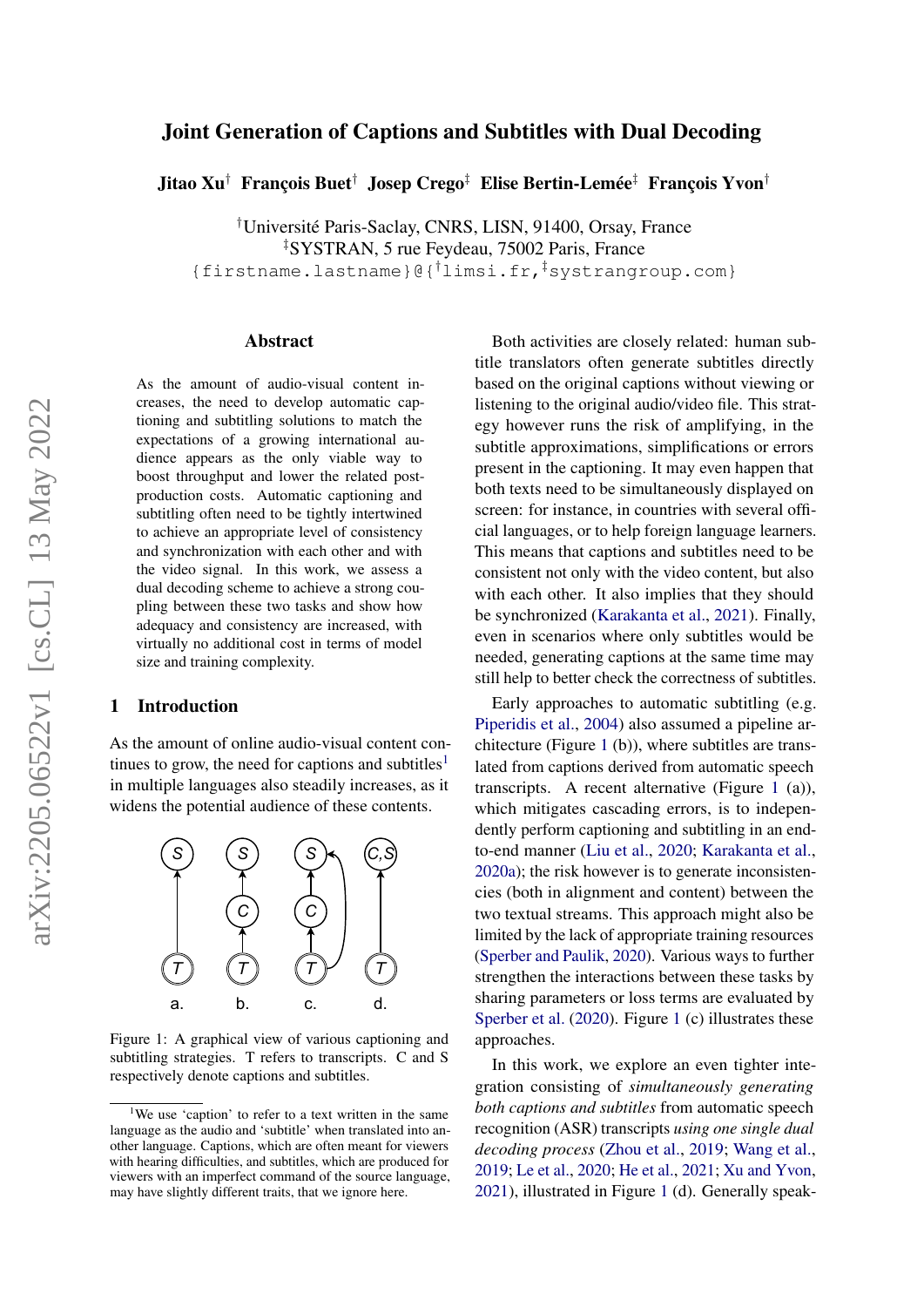<span id="page-1-0"></span>

|          | Transcript $\vert$ <b>i</b> 'm combining specific types of signals the mimic how our body response to in an injury to help |
|----------|----------------------------------------------------------------------------------------------------------------------------|
|          | us regenerate                                                                                                              |
| Caption  | I'm combining specific types of signals [eob] that mimic how our body responds to injury [eol] to                          |
|          | help us regenerate. [eob]                                                                                                  |
| Subtitle | Je combine différents types de signaux [eob] qui imitent la réponse du corps [eol] aux blessures pour                      |
|          | nous aider à guérir. [eob]                                                                                                 |

Table 1: Example of a triplet (transcript, caption, subtitle) from our tri-parallel data. Differences between transcript and caption are in bold.

ing, automatically turning ASR transcripts into full-fledged captions involves multiple changes, depending on the specification of the captioning task. In our case, this transformation comprises four main aspects: segmentation for display (via tag insertion), removal of certain features from spoken language (eg. fillers, repetitions or hesitations), ASR errors correction, and punctuation prediction. The transcript-to-subtitle task involves the same transformations, with an additional translation step to produce text in another language. Table [1](#page-1-0) illustrates the various transformations that occur between input transcripts and the corresponding output segments.

As our experiments suggest, a tighter integration not only improves the quality and the consistency of captions and subtitles, but it also enables a better use of all available data, *with hardly any impact on model size or training complexity*. Our main contributions are the following: (i) we show that simultaneously generating captions and subtitles can improve performance in both languages, reporting significant improvements in BLEU score with respect to several baselines; (ii) we initialize dual decoder from a standard encoder-decoder model trained with large scale data, thereby mitigating the data scarcity problem; (iii) we explore a new parameter sharing scheme, where the two decoders share all their parameters, and achieve comparable performance at a much reduced model size in our experimental conditions; (iv) using 2-round decoding, we show how to alleviate the exposure bias problem observed in dual decoding, leading to a clear boost in performance.

# 2 Dual Decoding

### 2.1 Model

In a nutshell, dual decoding aims to generate two output sentences  $e^1$  and  $e^2$  for each input sentence f. This means that instead of having two independent models (Eq. [\(1\)](#page-1-1)), the generation of each target

is influenced by the other output (Eq. [\(2\)](#page-1-2)):

<span id="page-1-1"></span>
$$
P(\mathbf{e}^1, \mathbf{e}^2 | \mathbf{f}) = \prod_{t=1}^T P(\mathbf{e}_t^1 | \mathbf{f}, \mathbf{e}_{ (1)  

$$
P(\mathbf{e}^1, \mathbf{e}^2 | \mathbf{f}) = \prod_{t=1}^T P(\mathbf{e}_t^1 | \mathbf{f}, \mathbf{e}_{
$$
P(\mathbf{e}_t^2 | \mathbf{f}, \mathbf{e}_{ (2)
$$
$$
$$

<span id="page-1-2"></span>where  $T = max(|e^1|, |e^2|).$ 

In our experiments, ASR transcripts are considered as the source language while captions and subtitles are the two target languages [\(Wang et al.,](#page-5-6) [2019;](#page-5-6) [He et al.,](#page-4-0) [2021;](#page-4-0) [Xu and Yvon,](#page-6-1) [2021\)](#page-6-1). The dual decoder model has also been proposed in several application scenarios other than multi-target translation such as bi-directional translation [\(Zhou](#page-6-0) [et al.,](#page-6-0) [2019;](#page-6-0) [Zhang et al.,](#page-6-2) [2020a;](#page-6-2) [He et al.,](#page-4-0) [2021\)](#page-4-0), and also to simultaneously generate transcripts and translations from the audio source [\(Le et al.,](#page-5-7) [2020\)](#page-5-7).

To implement the interaction between the two decoders, we mostly follow [Le et al.](#page-5-7) [\(2020\)](#page-5-7) and [Xu and Yvon](#page-6-1) [\(2021\)](#page-6-1) who add a decoder crossattention layer in each decoder block, so that the hidden states of previous layers of each decoder  $H_l^1$  and  $H_l^2$  can attend to each other. The decoder cross-attention layers take the form:[2](#page-1-3)

$$
H_{l+1}^1 = \text{Attention}(H_l^1, H_l^2, H_l^2)
$$
  

$$
H_{l+1}^2 = \text{Attention}(H_l^2, H_l^1, H_l^1)
$$

Both decoders are thus fully synchronous since each requires the hidden states of the other to compute its own hidden states.

### 2.2 Sharing Decoders

One weakness of the dual decoder model is that it contains two separate decoders, yielding an increased number of parameters  $(\times 1.6$  in our models w.r.t. standard translation models). Inspired by

<span id="page-1-3"></span><sup>&</sup>lt;sup>2</sup>We define the Attention( $Q, K, V$ ) function as in [\(Vaswani et al.,](#page-5-8) [2017\)](#page-5-8) as a function of three arguments standing respectively for Query, Key and Value.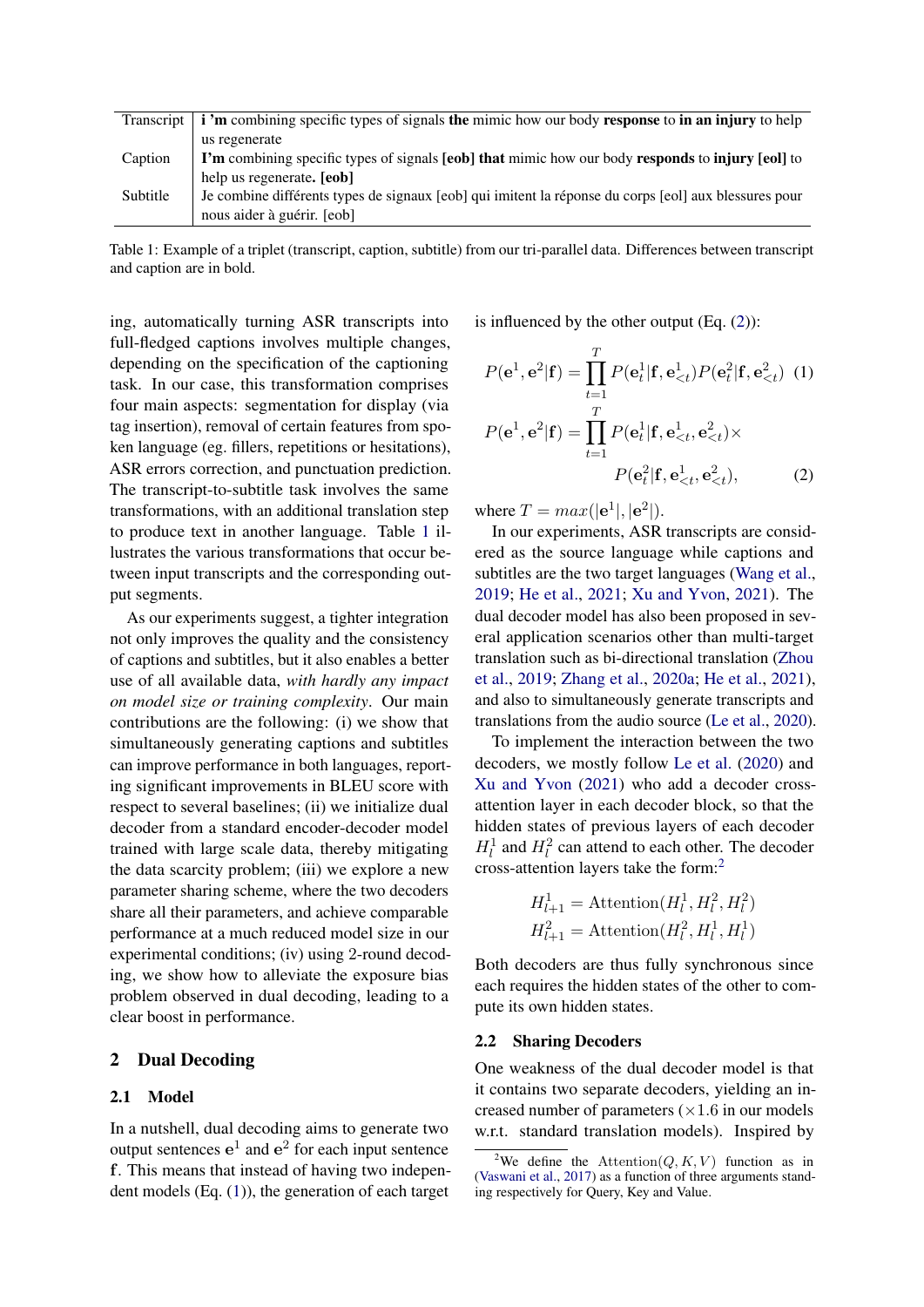the idea of tying parameters in embedding matrices [\(Inan et al.,](#page-5-9) [2017;](#page-5-9) [Press and Wolf,](#page-5-10) [2017\)](#page-5-10), we extend the dual decoder model by *sharing all the parameters matrices in the two decoders*: in this way, the total number of parameters remains close to that of a standard translation model  $(\times 1.1)$ , since the only increase comes from the additional decoder crossattention layer. When implementing inference with this multilingual shared decoder, we prefix each target sentence with a tag indicating the intended output (captioning or subtitling).

# 2.3 Training and Fine-tuning

The dual decoder model is trained using a joint loss combining the log-likelihood of the two targets:

$$
L(\theta) = \sum_{D} \left( \sum_{t=1}^{|\mathbf{e}^{1}|} \log P(\mathbf{e}_{t}^{1} | \mathbf{e}_{
$$

where  $\theta$  represents the set of parameters. Training this model requires triplets of instances associating one source with two targets. Such resources are difficult to find and the largest tri-parallel open source corpus we know of is the MuST-Cinema dataset [\(Karakanta et al.,](#page-5-11) [2020b\)](#page-5-11), which is clearly smaller than what exists to separately train automatic transcription or translation systems.

In order to leverage large scale parallel translation data for English-French, we adopt a finetuning strategy where we initially pre-train a standard (encoder-decoder) translation model using all available resources, which serves to initialize the parameters of our dual decoder model. As the dual decoder network employs two decoders with shared parameters, we use also the decoder of the pretrained model to initialize this subnetwork. Finetuning is performed on a tri-parallel corpus. We discuss the effect of decoder initialization in Section [3.4.1.](#page-3-0) Finally, for all fine-tuned models, the decoder cross-attention layer which binds the two decoders together is always randomly initialized.

# 3 Experiments

### 3.1 Datasets and Resources

For our experiments, we use MuST-Cinema<sup>[3](#page-2-0)</sup> [\(Karakanta et al.,](#page-5-11) [2020b\)](#page-5-11), a multilingual Speechto-Subtitles corpus compiled from TED talks, in

which subtitles contain additional segmentation tags indicating changes of screen ([eob]) or line ([eol]). Our experiments consider the translation from English (EN) into French (FR). Our triparallel data also includes a pre-existing unpunctuated ASR output generated by [Karakanta et al.](#page-5-3) [\(2020a\)](#page-5-3), which achieves a WER score of 39.2% on the MuST-Cinema test set speech transcripts (details in Appendix [A\)](#page-6-3). For pre-training, we use all available WMT14 EN-FR data. During fine-tuning, we follow the recommendations and procedures of [Zhou et al.](#page-6-0) [\(2019\)](#page-6-0); [Wang et al.](#page-5-6) [\(2019\)](#page-5-6); [He et al.](#page-4-0) [\(2021\)](#page-4-0); [Xu and Yvon](#page-6-1) [\(2021\)](#page-6-1), and use synthetic tri-parallel data, in which we alternatively replace one of the two target side references by hypotheses generated from the baseline system for the corresponding direction via forward-translation. For more details about synthetic tri-parallel data generation, we refer to [\(Zhou et al.,](#page-6-0) [2019;](#page-6-0) [Xu and Yvon,](#page-6-1) [2021\)](#page-6-1). We tokenize all data with Moses scripts and use a shared source-target vocabulary of 32K Byte Pair Encoding units [\(Sennrich et al.,](#page-5-12) [2016\)](#page-5-12) learned with subword-nmt. [4](#page-2-1)

# 3.2 Experimental Settings

We implement the dual decoder model based on the Transformer [\(Vaswani et al.,](#page-5-8) [2017\)](#page-5-8) model us-ing fairseq<sup>[5](#page-2-2)</sup> [\(Ott et al.,](#page-5-13) [2019\)](#page-5-13).<sup>[6](#page-2-3)</sup> All models are trained until no improvement is found for 4 consecutive checkpoints on the development set, except for the EN→FR pre-trained translation model which is trained during 300k iterations (further details in Appendix [B\)](#page-6-4). We mainly measure perfor-mance with SacreBLEU [\(Post,](#page-5-14) [2018\)](#page-5-14);<sup>[7](#page-2-4)</sup> TER and BERTScores [\(Zhang et al.,](#page-6-5) [2020b\)](#page-6-5) are also reported in Appendix [D.](#page-7-0) Segmentation tags in subtitles are taken into account and BLEU scores are computed over full sentences. In addition to BLEU score, measuring the consistency between captions and subtitles is also an important aspect. We reuse the structural and lexical consistency score proposed by [Karakanta et al.](#page-5-0) [\(2021\)](#page-5-0). *Structural consistency* measures the percentage of utterances having the same number of blocks in both languages, while *lexical scores* count the proportion of words in the two languages that are aligned in the same block

<span id="page-2-0"></span><sup>3</sup><https://ict.fbk.eu/must-cinema/>

<span id="page-2-1"></span><sup>4</sup>[https://github.com/rsennrich/](https://github.com/rsennrich/subword-nmt) [subword-nmt](https://github.com/rsennrich/subword-nmt)

<span id="page-2-3"></span><span id="page-2-2"></span><sup>5</sup><https://github.com/pytorch/fairseq>  $6$ Our implementation is open-sourced at [https://](https://github.com/jitao-xu/dual-decoding)

<span id="page-2-4"></span>[github.com/jitao-xu/dual-decoding](https://github.com/jitao-xu/dual-decoding) <sup>7</sup>BLEU+case.mixed+numrefs.1+smooth.exp+tok.13a+

version.1.5.1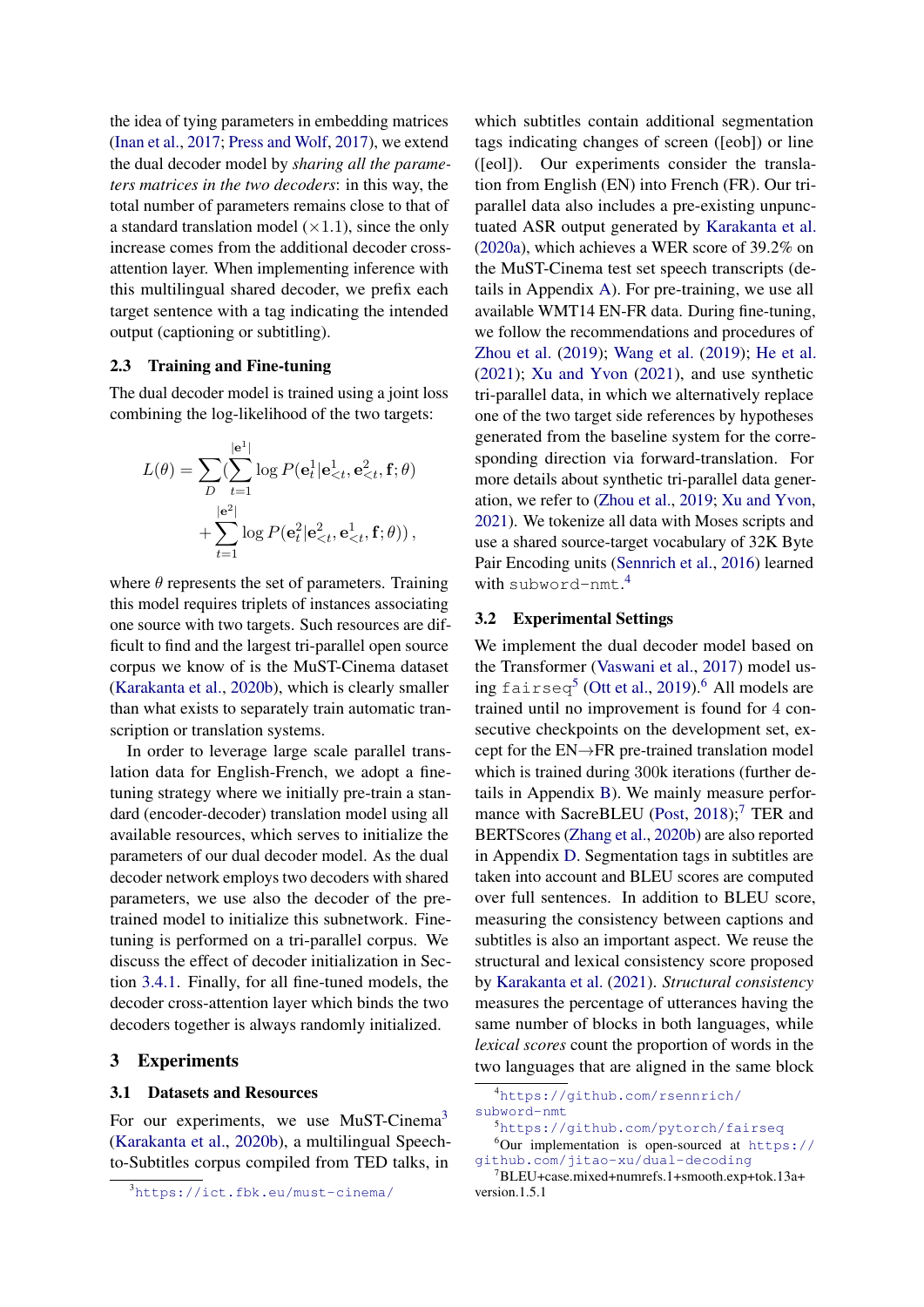(refer to Appendix [C](#page-7-1) for additional details).

We call the dual decoder model dual. Baseline translation models trained separately on each direction  $(T_{en} \rightarrow C_{en}, T_{en} \rightarrow S_{fr})$  are denoted by base. To study the effectiveness of dual decoding, we mainly compare dual with a pipeline system. The latter uses the base model to produce captions which are then translated into subtitles using an independent system trained to translate from caption to subtitle  $(T_{en} \rightarrow C_{en} \rightarrow S_{fr})$ .

Like the dual model, base and pipeline systems also benefit from pre-training. For the former, we pre-train the direct transcript-to-subtitle translation model ( $T_{en} \rightarrow S_{fr}$ ); for pipeline, the caption-to-subtitle model ( $C_{en} \rightarrow S_{fr}$ ) is pre-trained, while the first step ( $T_{en} \rightarrow C_{en}$ ) remains as in the base system. Note that all fine-tuned systems start with the same model pre-trained using WMT EN-FR data.

# 3.3 Main Results

<span id="page-3-1"></span>

|              |      | <b>BLEU</b> |      | Consistency |      |  |
|--------------|------|-------------|------|-------------|------|--|
| Model        | EN   | FR          | Avg  | Struct.     | Lex. |  |
| base         | 55.7 | 23.9        | 39.8 | 55.3        | 70.7 |  |
| base +FT     | 55.7 | 24.9        | 40.3 | 54.5        | 71.4 |  |
| pipeline     | 55.7 | 23.6        | 39.7 | 95.7        | 96.0 |  |
| pipeline +FT | 55.7 | 24.2        | 40.0 | 98.4        | 98.3 |  |
| $dual + FT$  | 56.9 | 25.6        | 41.3 | 65.1        | 79.1 |  |
| share +FT    | 56.5 | 25.8        | 41.2 | 66.7        | 80.0 |  |

Table 2: BLEU scores for captions (EN) and subtitles (FR), with measures of structural and lexical consistency between the two hypotheses. These scores are in percentage (higher is better). The base and pipeline settings are trained from scratch with original data. share refers to tying all decoder parameters.

We only report in Table [2](#page-3-1) the performance of the two baselines and fine-tuned (+FT) models, as our preliminary experiments showed that training the dual decoder model with only tri-parallel data was not optimal. The BLEU score of the *do nothing* baseline, which copies the source ASR transcripts to the output, is 28.0, which suggests that the captioning task actually involves much more transformations than simply inserting segmentation tags. We see that fine-tuning improves subtitles generated by base and pipeline systems by ∼1 BLEU. Our dual decoder model, after fine-tuned using synthetic tri-parallel data, respectively outperforms base+FT by 0.7 BLEU, and pipeline+FT by 1.4 BLEU. Sharing all parameters of both decoders yields further increase of 0.2

BLEU, with about one third less parameters.

We also measure the structural and lexical consistency between captions and subtitles generated by our systems (see Table [2\)](#page-3-1). As expected, pipeline settings always generate very consistent pairs of captions and subtitles, as subtitles are direct translations of the captions; all other methods generate both outputs from the ASR transcripts. dual models do not perform as well, but are still able to generate captions and subtitles with a much higher structural and lexical consistency between the two outputs than in the base systems. [Xu and](#page-6-1) [Yvon](#page-6-1) [\(2021\)](#page-6-1) show that dual decoder models generate translations that are more consistent in content. We further show here that our dual models generates hypotheses which are also more consistent in structure. Examples output captions and subtitles are in Appendix [E.](#page-7-2)

### 3.4 Analyses and Discussions

### <span id="page-3-0"></span>3.4.1 The Effect of Fine-tuning

As the pre-trained uni-directional translation model has never seen sentences in the source language on the target side, we first only use it to initialize the subtitling decoder, and use a random initialization for the captioning decoder. To study the effect of initialization, we conduct an ablation study by comparing three settings: initializing only the subtitling decoder, both decoders or the shared decoder (see Table [3\)](#page-3-2). Initializing both decoders brings improvements in both directions, with a gain of 1.6 BLEU for captioning and 0.3 BLEU for subtitling. Moreover, sharing parameters between decoders further boost the subtitling performance by 0.2 BLEU. As it seems, the captioning decoder also benefits from a decoder pre-trained in another language.

<span id="page-3-2"></span>

| Model                                  | EN | <b>FR</b>            | Avg |
|----------------------------------------|----|----------------------|-----|
| dual 1-decoder + $FT$   55.3 25.3 40.3 |    |                      |     |
| $dual + FT$                            |    | $56.9$ $25.6$ $41.3$ |     |
| share +FT                              |    | 56.5 25.8 41.2       |     |

Table 3: BLEU scores for multiple initializations.

### 3.4.2 Exposure Bias

Due to error accumulations in both decoders, the exposure bias problem seems more severe for dual decoder model than for regular translation models [\(Zhou et al.,](#page-6-0) [2019;](#page-6-0) [Zhang et al.,](#page-6-2) [2020a;](#page-6-2) [Xu and](#page-6-1) [Yvon,](#page-6-1) [2021\)](#page-6-1). These authors propose to use *pseudo tri-parallel data with synthetic references* to alleviate this problem. We analyze the influence of this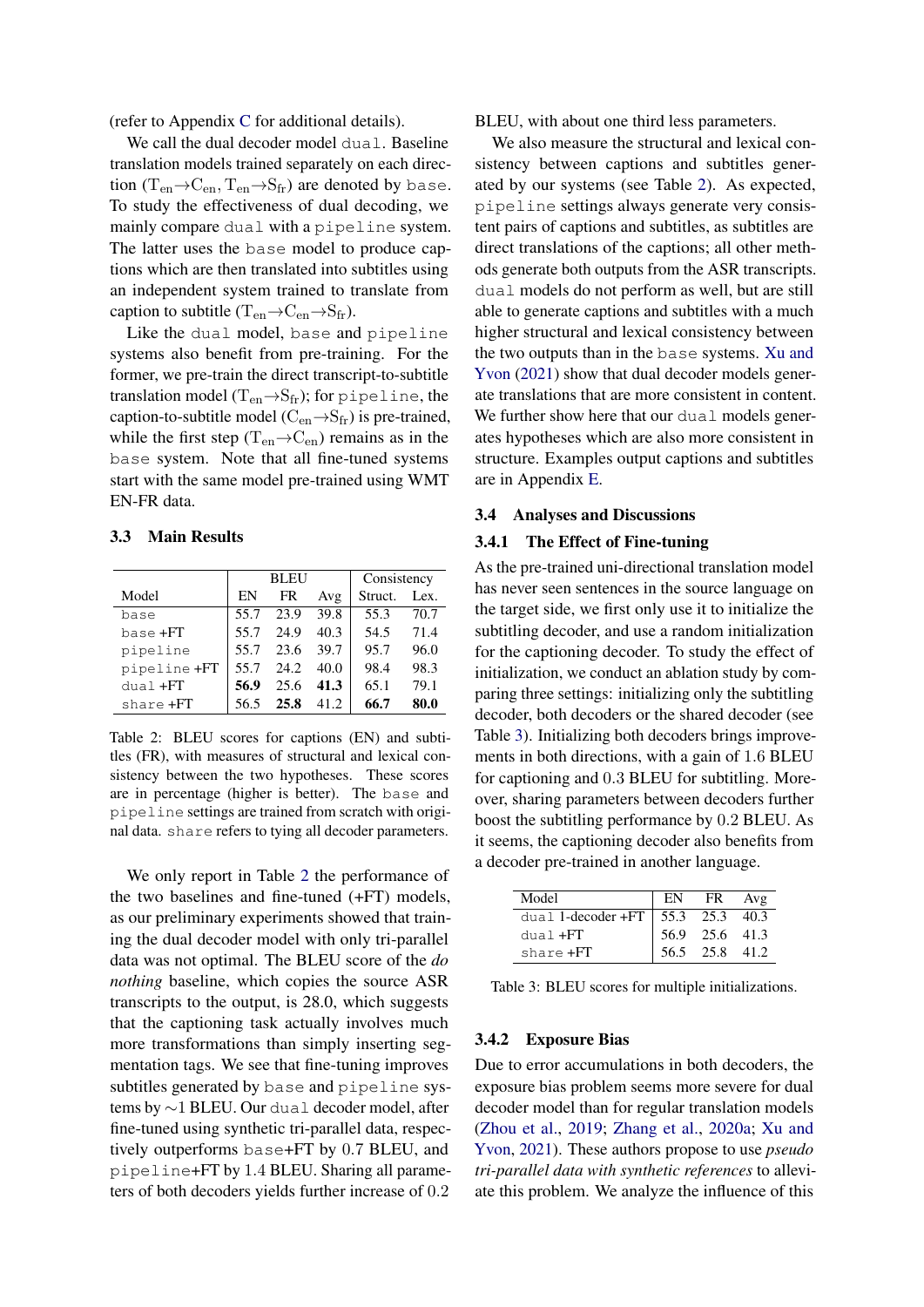exposure bias issue in our application scenario.

To this end, we compare fine-tuning the dual model with original vs artificial tri-parallel data. For simplicity, we only report in Table [4](#page-4-1) the average BLEU scores of captioning and subtitling. Results show that fine-tuning with the original data (w.real) strongly degrades the automatic metrics for the generated text , resulting in performance that are worse than the baseline.

<span id="page-4-1"></span>

| Model                  | Normal | - 2-round | Ref  |
|------------------------|--------|-----------|------|
| $dual + FT$ w.real     | 39.2   | 40.9      | 45.0 |
| share <b>+FT</b> wreal | 38.6   | 40 1      | 43.9 |
| $dual + FT$            | 41.3   | 41.2      | 41.0 |
| share <b>+FT</b>       | 41 2   | 40 9      | 40.5 |

Table 4: Performance of various decoding methods. All BLEU scores are averaged over the two outputs. 2 *round* (resp. *Ref*) refers to decoding with model predictions (resp. references) as forced prefix in one direction.

In another set of experiments, we follow [Xu and](#page-6-1) [Yvon](#page-6-1) [\(2021\)](#page-6-1) and perform asynchronous 2-round decoding. We first decode the dual models to obtain hypotheses in both languages  $\mathbf{e}'_1$  and  $\mathbf{e}'_2$ . During the second decoding round, we use the output English caption  $e'_1$  as a forced prefix when generating the French subtitles  $e''_2$ . The final English caption  $e_1''$  is obtained similarly. Note that when generating the  $t$ -th token in  $\mathbf{e}^{\prime\prime}$ , the decoder crossattention module only attends to the  $t$  first tokens of  $e'_1$ , even though the full of  $e'_1$  is actually known. The 2-round scores for  $\mathbf{e}_1''$  and  $\mathbf{e}_2''$  are in Table [4,](#page-4-1) and compared with the optimal situation where we use references instead of model predictions as forced prefix in the second round (in col. 'Ref').

Results in Table [4](#page-4-1) suggest that dual decoder models fine-tuned with original data (w.real) are quite sensible to exposure bias, which can be mitigated with artificial tri-parallel data. Their performance can however be improved by ∼1.5 BLEU when using 2-round decoding, thereby almost closing the initial gap with models using synthetic data. The latter approach is overall slightly better and also more stable across decoding configurations.

# 4 Conclusion

In this paper, we have explored dual decoding to jointly generate captions and subtitles from ASR transcripts. Experimentally, we found that dual decoding improves translation quality for both captioning and subtitling, while delivering more consistent output pairs. Additionally, we showed that (a) model sharing on the decoder side is viable and effective, at least for related languages; (b) initializing with pre-trained models vastly improves performance; (c) 2-round decoding allowed us to mitigate the exposure bias problem in our model. In the future, we would like to experiment on more distant language pairs to validate our approach in a more general scenario.

### 5 Acknowledgement

The authors wish to thank Alina Karakanta for providing the ASR transcripts and the evaluation script for the consistency measures. We would also like to thank the anonymous reviewers for their valuable suggestions. This work was granted access to the HPC resources of IDRIS under the allocation 2021- [AD011011580R1] made by GENCI. The first author is partly funded by SYSTRAN and by a grant Transwrite from Région Ile-de-France. This work has also been funded by the BPI-France investment programme "Grands défis du numérique", as part of the ROSETTA-2 project (Subtitling RObot and Adapted Translation).

### References

- <span id="page-4-4"></span>Piotr Bojanowski, Edouard Grave, Armand Joulin, and Tomas Mikolov. 2017. [Enriching word vectors with](https://doi.org/10.1162/tacl_a_00051) [subword information.](https://doi.org/10.1162/tacl_a_00051) *Transactions of the Association for Computational Linguistics*, 5:135–146.
- <span id="page-4-2"></span>Eunah Cho, Jan Niehues, and Alex Waibel. 2012. [Seg](https://aclanthology.org/2012.iwslt-papers.15)[mentation and punctuation prediction in speech lan](https://aclanthology.org/2012.iwslt-papers.15)[guage translation using a monolingual translation](https://aclanthology.org/2012.iwslt-papers.15) [system.](https://aclanthology.org/2012.iwslt-papers.15) In *Proceedings of the 9th International Workshop on Spoken Language Translation: Papers*, pages 252–259, Hong Kong, Table of contents.
- <span id="page-4-5"></span>Chris Dyer, Victor Chahuneau, and Noah A. Smith. 2013. [A simple, fast, and effective reparameter](https://www.aclweb.org/anthology/N13-1073)[ization of IBM model 2.](https://www.aclweb.org/anthology/N13-1073) In *Proceedings of the 2013 Conference of the North American Chapter of the Association for Computational Linguistics: Human Language Technologies*, pages 644–648, Atlanta, Georgia. Association for Computational Linguistics.
- <span id="page-4-3"></span>Kyle Gorman. 2016. [Pynini: A Python library for](https://doi.org/10.18653/v1/W16-2409) [weighted finite-state grammar compilation.](https://doi.org/10.18653/v1/W16-2409) In *Proceedings of the SIGFSM Workshop on Statistical NLP and Weighted Automata*, pages 75–80, Berlin, Germany. Association for Computational Linguistics.
- <span id="page-4-0"></span>Hao He, Qian Wang, Zhipeng Yu, Yang Zhao, Jiajun Zhang, and Chengqing Zong. 2021. [Synchronous](https://ojs.aaai.org/index.php/AAAI/article/view/17535) [interactive decoding for multilingual neural machine](https://ojs.aaai.org/index.php/AAAI/article/view/17535)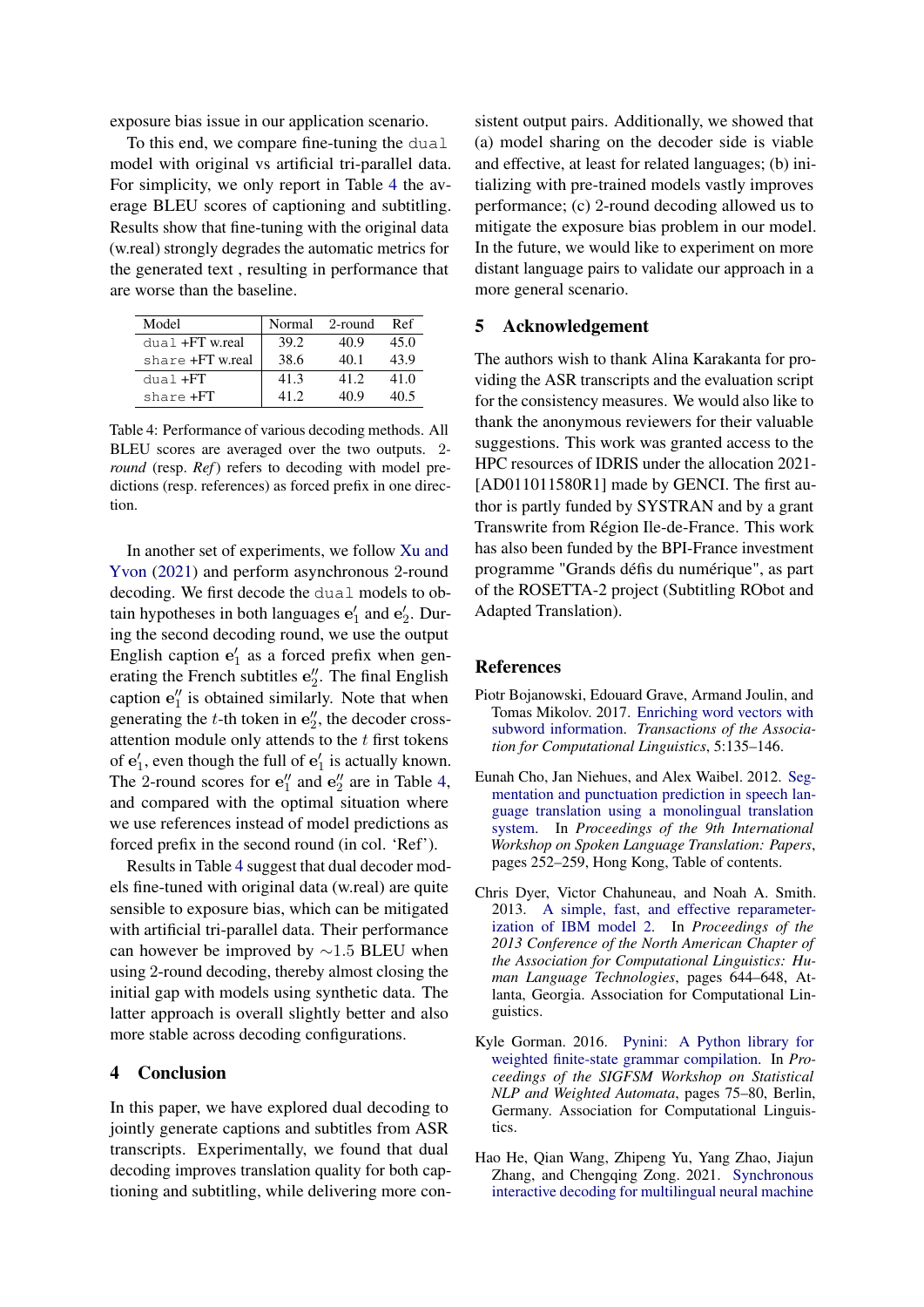[translation.](https://ojs.aaai.org/index.php/AAAI/article/view/17535) In *Proceedings of the AAAI Conference on Artificial Intelligence*, volume 35, pages 12981– 12988.

- <span id="page-5-9"></span>Hakan Inan, Khashayar Khosravi, and Richard Socher. 2017. [Tying word vectors and word classifiers: A](https://openreview.net/forum?id=r1aPbsFle) [loss framework for language modeling.](https://openreview.net/forum?id=r1aPbsFle) In *5th International Conference on Learning Representations, ICLR 2017, Toulon, France, April 24-26, 2017, Conference Track Proceedings*. OpenReview.net.
- <span id="page-5-0"></span>Alina Karakanta, Marco Gaido, Matteo Negri, and Marco Turchi. 2021. [Between flexibility and consis](https://doi.org/10.18653/v1/2021.iwslt-1.26)[tency: Joint generation of captions and subtitles.](https://doi.org/10.18653/v1/2021.iwslt-1.26) In *Proceedings of the 18th International Conference on Spoken Language Translation (IWSLT 2021)*, pages 215–225, Bangkok, Thailand (online). Association for Computational Linguistics.
- <span id="page-5-3"></span>Alina Karakanta, Matteo Negri, and Marco Turchi. 2020a. [Is 42 the answer to everything in subtitling](https://doi.org/10.18653/v1/2020.iwslt-1.26)[oriented speech translation?](https://doi.org/10.18653/v1/2020.iwslt-1.26) In *Proceedings of the 17th International Conference on Spoken Language Translation*, pages 209–219, Online. Association for Computational Linguistics.
- <span id="page-5-11"></span>Alina Karakanta, Matteo Negri, and Marco Turchi. 2020b. [MuST-cinema: a speech-to-subtitles cor](https://aclanthology.org/2020.lrec-1.460)[pus.](https://aclanthology.org/2020.lrec-1.460) In *Proceedings of the 12th Language Resources and Evaluation Conference*, pages 3727–3734, Marseille, France. European Language Resources Association.
- <span id="page-5-7"></span>Hang Le, Juan Pino, Changhan Wang, Jiatao Gu, Didier Schwab, and Laurent Besacier. 2020. [Dual](https://doi.org/10.18653/v1/2020.coling-main.314)[decoder transformer for joint automatic speech](https://doi.org/10.18653/v1/2020.coling-main.314) [recognition and multilingual speech translation.](https://doi.org/10.18653/v1/2020.coling-main.314) In *Proceedings of the 28th International Conference on Computational Linguistics*, pages 3520–3533, Barcelona, Spain (Online). International Committee on Computational Linguistics.
- <span id="page-5-2"></span>Danni Liu, Jan Niehues, and Gerasimos Spanakis. 2020. [Adapting end-to-end speech recognition for](https://doi.org/10.18653/v1/2020.iwslt-1.30) [readable subtitles.](https://doi.org/10.18653/v1/2020.iwslt-1.30) In *Proceedings of the 17th International Conference on Spoken Language Translation*, pages 247–256, Online.
- <span id="page-5-17"></span>Mehryar Mohri. 2002. [Semiring frameworks and al](https://doi.org/10.25596/jalc-2002-321)[gorithms for shortest-distance problems.](https://doi.org/10.25596/jalc-2002-321) *J. Autom. Lang. Comb.*, 7(3):321–350.
- <span id="page-5-13"></span>Myle Ott, Sergey Edunov, Alexei Baevski, Angela Fan, Sam Gross, Nathan Ng, David Grangier, and Michael Auli. 2019. [fairseq: A fast, extensible](https://doi.org/10.18653/v1/N19-4009) [toolkit for sequence modeling.](https://doi.org/10.18653/v1/N19-4009) In *Proceedings of the 2019 Conference of the North American Chapter of the Association for Computational Linguistics (Demonstrations)*, pages 48–53, Minneapolis, Minnesota. Association for Computational Linguistics.
- <span id="page-5-16"></span>Vassil Panayotov, Guoguo Chen, Daniel Povey, and Sanjeev Khudanpur. 2015. [Librispeech: An ASR](https://doi.org/10.1109/ICASSP.2015.7178964) [corpus based on public domain audio books.](https://doi.org/10.1109/ICASSP.2015.7178964) In *2015 IEEE International Conference on Acoustics,*

*Speech and Signal Processing, ICASSP 2015, South Brisbane, Queensland, Australia, April 19-24, 2015*, pages 5206–5210. IEEE.

- <span id="page-5-1"></span>Stelios Piperidis, Iason Demiros, Prokopis Prokopidis, Peter Vanroose, Anja Hoethker, Walter Daelemans, Elsa Sklavounou, Manos Konstantinou, and Yannis Karavidas. 2004. Multimodal, multilingual resources in the subtitling process. In *Proceedings of LREC*.
- <span id="page-5-14"></span>Matt Post. 2018. [A call for clarity in reporting BLEU](https://doi.org/10.18653/v1/W18-6319) [scores.](https://doi.org/10.18653/v1/W18-6319) In *Proceedings of the Third Conference on Machine Translation: Research Papers*, pages 186– 191, Brussels, Belgium. Association for Computational Linguistics.
- <span id="page-5-15"></span>Daniel Povey, Arnab Ghoshal, Gilles Boulianne, Lukas Burget, Ondrej Glembek, Nagendra Goel, Mirko Hannemann, Petr Motlicek, Yanmin Qian, Petr Schwarz, et al. 2011. The kaldi speech recognition toolkit. In *IEEE 2011 workshop on automatic speech recognition and understanding*, CONF. IEEE Signal Processing Society.
- <span id="page-5-10"></span>Ofir Press and Lior Wolf. 2017. [Using the output em](https://aclanthology.org/E17-2025)[bedding to improve language models.](https://aclanthology.org/E17-2025) In *Proceedings of the 15th Conference of the European Chapter of the Association for Computational Linguistics: Volume 2, Short Papers*, pages 157–163, Valencia, Spain. Association for Computational Linguistics.
- <span id="page-5-12"></span>Rico Sennrich, Barry Haddow, and Alexandra Birch. 2016. [Neural machine translation of rare words](https://doi.org/10.18653/v1/P16-1162) [with subword units.](https://doi.org/10.18653/v1/P16-1162) In *Proceedings of the 54th Annual Meeting of the Association for Computational Linguistics (Volume 1: Long Papers)*, pages 1715– 1725, Berlin, Germany. Association for Computational Linguistics.
- <span id="page-5-4"></span>Matthias Sperber and Matthias Paulik. 2020. [Speech](https://doi.org/10.18653/v1/2020.acl-main.661) [translation and the end-to-end promise: Taking stock](https://doi.org/10.18653/v1/2020.acl-main.661) [of where we are.](https://doi.org/10.18653/v1/2020.acl-main.661) In *Proceedings of the 58th Annual Meeting of the Association for Computational Linguistics*, pages 7409–7421, Online. Association for Computational Linguistics.
- <span id="page-5-5"></span>Matthias Sperber, Hendra Setiawan, Christian Gollan, Udhyakumar Nallasamy, and Matthias Paulik. 2020. [Consistent transcription and translation of speech.](https://doi.org/10.1162/tacl_a_00340) *Transactions of the Association for Computational Linguistics*, 8:695–709.
- <span id="page-5-8"></span>Ashish Vaswani, Noam Shazeer, Niki Parmar, Jakob Uszkoreit, Llion Jones, Aidan N Gomez, Ł ukasz Kaiser, and Illia Polosukhin. 2017. [Attention is all](http://papers.nips.cc/paper/7181-attention-is-all-you-need.pdf) [you need.](http://papers.nips.cc/paper/7181-attention-is-all-you-need.pdf) In I. Guyon, U. V. Luxburg, S. Bengio, H. Wallach, R. Fergus, S. Vishwanathan, and R. Garnett, editors, *Advances in Neural Information Processing Systems 30*, pages 5998–6008. Curran Associates, Inc.
- <span id="page-5-6"></span>Yining Wang, Jiajun Zhang, Long Zhou, Yuchen Liu, and Chengqing Zong. 2019. [Synchronously gener](https://doi.org/10.18653/v1/D19-1330)[ating two languages with interactive decoding.](https://doi.org/10.18653/v1/D19-1330) In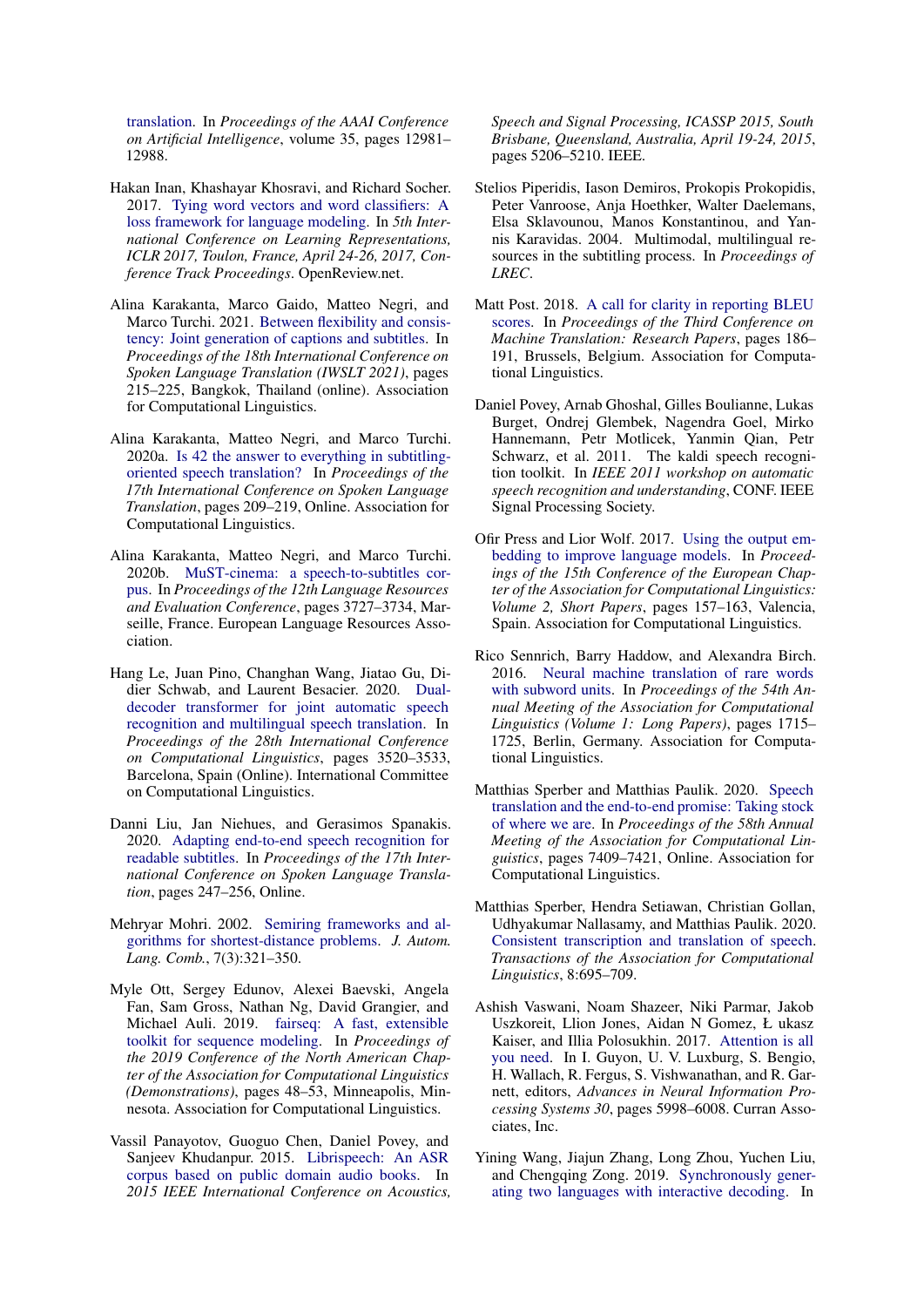*Proceedings of the 2019 Conference on Empirical Methods in Natural Language Processing and the 9th International Joint Conference on Natural Language Processing (EMNLP-IJCNLP)*, pages 3350– 3355, Hong Kong, China. Association for Computational Linguistics.

- <span id="page-6-1"></span>Jitao Xu and François Yvon. 2021. [One source, two](https://aclanthology.org/2021.emnlp-main.671) [targets: Challenges and rewards of dual decoding.](https://aclanthology.org/2021.emnlp-main.671) In *Proceedings of the 2021 Conference on Empirical Methods in Natural Language Processing*, pages 8533–8546, Online and Punta Cana, Dominican Republic. Association for Computational Linguistics.
- <span id="page-6-2"></span>Jiajun Zhang, Long Zhou, Yang Zhao, and Chengqing Zong. 2020a. [Synchronous bidirectional inference](https://doi.org/https://doi.org/10.1016/j.artint.2020.103234) [for neural sequence generation.](https://doi.org/https://doi.org/10.1016/j.artint.2020.103234) *Artificial Intelligence*, 281:103234.
- <span id="page-6-5"></span>Tianyi Zhang, Varsha Kishore, Felix Wu, Kilian Q. Weinberger, and Yoav Artzi. 2020b. [BERTScore:](https://openreview.net/forum?id=SkeHuCVFDr) [Evaluating Text Generation with BERT.](https://openreview.net/forum?id=SkeHuCVFDr) In *International Conference on Learning Representations*.
- <span id="page-6-0"></span>Long Zhou, Jiajun Zhang, and Chengqing Zong. 2019. [Synchronous bidirectional neural machine transla](https://doi.org/10.1162/tacl_a_00256)[tion.](https://doi.org/10.1162/tacl_a_00256) *Transactions of the Association for Computational Linguistics*, 7:91–105.

# <span id="page-6-3"></span>A Data Processing Details

For the English to French language pair, MuST-Cinema[8](#page-6-6) [\(Karakanta et al.,](#page-5-11) [2020b\)](#page-5-11) contains 275k sentences for training and 1079 and 544 lines for development and testing, respectively. The ASR system used by [Karakanta et al.](#page-5-3) [\(2020a\)](#page-5-3) to produce transcripts was based on the KALDI toolkit [\(Povey](#page-5-15) [et al.,](#page-5-15) [2011\)](#page-5-15), and had been trained on the clean portion of LibriSpeech [\(Panayotov et al.,](#page-5-16) [2015\)](#page-5-16) (∼460h) and a subset of MuST-Cinema (∼450h). In order to emulate a real production scenario, we segment these transcripts as if they were from an ASR system performing segmentation based on prosody. As this kind of system tends to produce longer sequences compared to typical written text [\(Cho et al.,](#page-4-2) [2012\)](#page-4-2), we randomly concatenate the English captions into longer sequences, to which we align the ASR transcripts using the conventional edit distance, thus adding a subsegmentation aspect to the translation task. Edit distance computations are based on a Weighted Finite-State Transducer (WSFT), implemented with Pynini [\(Gorman,](#page-4-3) [2016\)](#page-4-3), which represents editing operations (match, insertion, deletion, replacement) at the character level, with weights depending on the characters and the previous operation context. After composing the edit WFST with the transcript string and

the caption string, the optimal operation sequence is computed using a shortest-distance algorithm [\(Mohri,](#page-5-17) [2002\)](#page-5-17). The number of sentences to be concatenated is sampled normally, with an average around of 2. This process results in 133k, 499 and 255 lines for training, development and testing, respectively.

For pre-training, we use all available WMT14 EN-FR data, $9$  in which we discard sentence pairs with invalid language label as computed by fasttext language identification model<sup>[10](#page-6-8)</sup> [\(Bo](#page-4-4)[janowski et al.,](#page-4-4) [2017\)](#page-4-4). This pre-training data contains 33.9M sentence pairs.

# <span id="page-6-4"></span>B Experimental Details

We build our dual decoder model with a hidden size of 512 and a feedforward size of 2048. We optimize with Adam, set up with a maximum learning rate of 0.0007 and an inverse square root decay schedule, as well as 4000 warmup steps. For finetuning, we use Adam with a fixed learning rate of 8e−5. For all models, we share lexical embeddings between the encoder and the input and output decoder matrices. All models are trained with mixed precision and a batch size of 8192 tokens on 4 V<sub>100</sub> GPU<sub>s</sub>.

The two models in the base setting are trained separately using transcript→caption and transcript→subtitle data. The second model of the pipeline setting is trained using caption→subtitle data. When performing finetuning, we first pre-train an EN→FR translation model pre-train using WMT EN-FR data. For base+FT setting, the transcript→subtitle model is fine-tuned from pre-train, while the transcript→caption is the same as base since languages on both source and target sides are English. For pipeline+FT, the caption→subtitle model is fine-tuned from pre-train. For dual+FT, the encoder and the two decoders are fine-tuned from the same pre-train model. The decoder cross-attention layers cannot be fine-tuned and are randomly initialized. Due to computation limits, we are not able to conduct multiple runs for our models. However, all results are obtained by using the parameters averaged over the last 5 checkpoints.

<span id="page-6-6"></span><sup>8</sup>License: CC BY-NC-ND 4.0

<span id="page-6-8"></span><span id="page-6-7"></span><sup>9</sup><https://statmt.org/wmt14> <sup>10</sup>[https://dl.fbaipublicfiles.com/](https://dl.fbaipublicfiles.com/fasttext/supervised-models/lid.176.bin) [fasttext/supervised-models/lid.176.bin](https://dl.fbaipublicfiles.com/fasttext/supervised-models/lid.176.bin)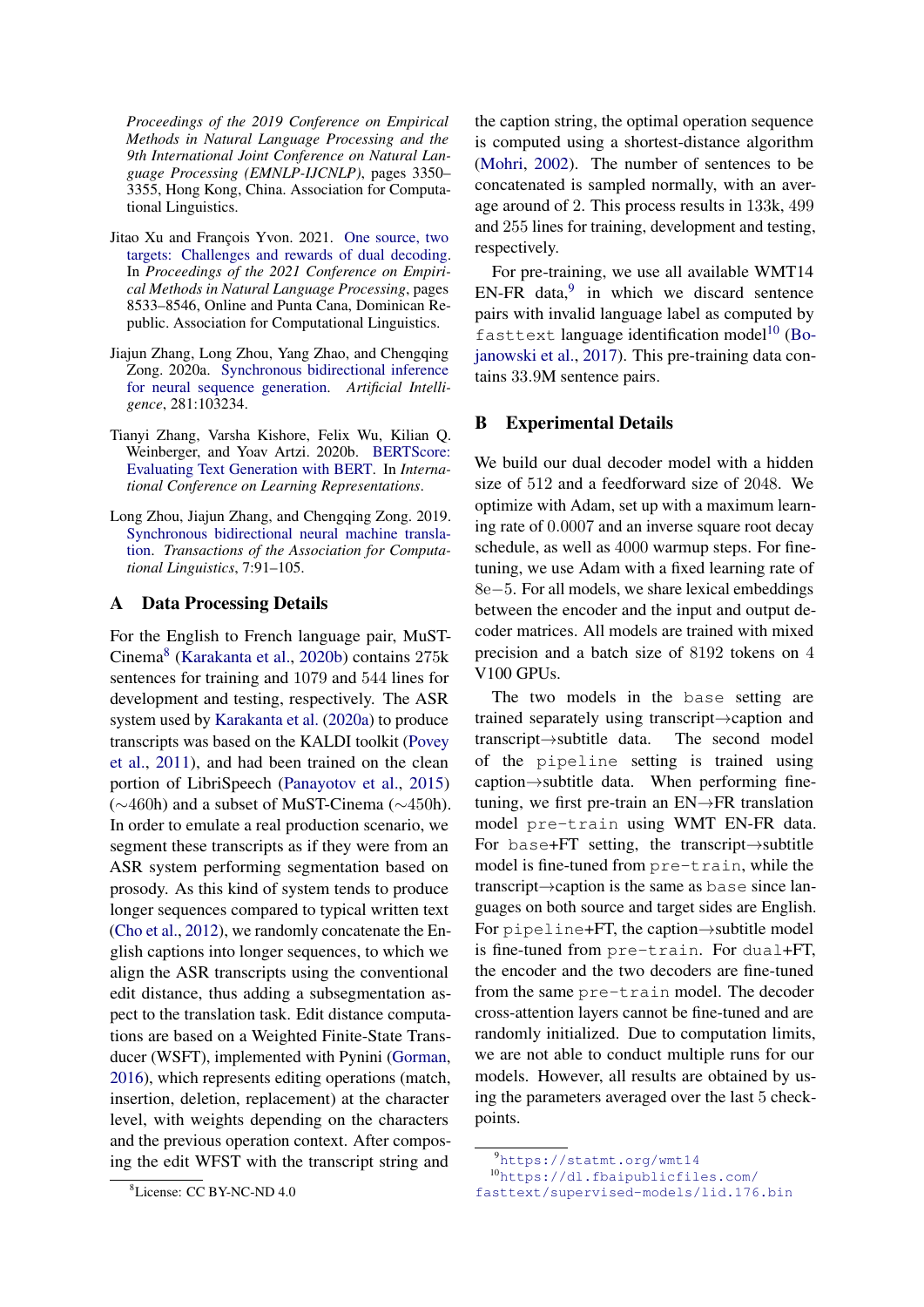# <span id="page-7-1"></span>C Consistency Score

Consider the following example from [\(Karakanta](#page-5-0) [et al.,](#page-5-0) [2021\)](#page-5-0):

0:00:50,820, 00:00:53,820 To put the assumptions very clearly: Enonçons clairement nos hypothèses : le capitalisme,

00:00:53,820, 00:00:57,820 capitalism, after 150 years, has become acceptable, après 150 ans, est devenu acceptable, au même titre

00:00:58,820, 00:01:00,820 and so has democracy. que la democratie.

As defined by [Karakanta et al.](#page-5-0) [\(2021\)](#page-5-0), for the stuctural consistency, both captions (EN) and subtitles (FR) have the same number of 3 blocks. For lexical consistency, there are 6 tokens of the subtitles which are not aligned to captions in the same block: *"le capitalisme ," , "au même titre".* The  $Lex_{C\rightarrow S}$  is calculated as the percentage of aligned words normalized by number of words in the caption. Therefore,  $Lex_{C\rightarrow S} = \frac{20}{22} = 90.9\%$ ; the computation is identical in the other direction, yielding  $Lex_{S\rightarrow C} = \frac{17}{23} = 73.9\%$ , the average lexical consistency of this segment is thus  $Lex_{pair} = \frac{Lex_{C \to S} + Lex_{S \to C}}{2} = 82.4\%.$ 

When computing the *lexical consistency* between captions and subtitles, we use the WMT14 EN-FR data to train an alignment model using  $fast\_align^{11}$  $fast\_align^{11}$  $fast\_align^{11}$  [\(Dyer et al.,](#page-4-5) [2013\)](#page-4-5) in both directions and use it to predict word alignments for model outputs.

# <span id="page-7-0"></span>D Additional Metric

Table [5](#page-8-0) reports TER and BERTScores<sup>[12](#page-7-4)</sup> [\(Zhang](#page-6-5) [et al.,](#page-6-5) [2020b\)](#page-6-5). Note that for BERTScores, we remove segmentation tokens ([eob] and [eol]) from hypotheses and references, as special tokens are out-of-vocabulary for pre-trained BERT models.

# <span id="page-7-2"></span>E Examples

Some examples of dual decoding improving the quality of both captioning and subtitling compared to the pipeline system are in Table [6.](#page-8-1)

<span id="page-7-3"></span><sup>11</sup>[https://github.com/clab/fast\\_align](https://github.com/clab/fast_align)

<span id="page-7-4"></span><sup>12</sup>[https://github.com/Tiiiger/bert\\_score](https://github.com/Tiiiger/bert_score)